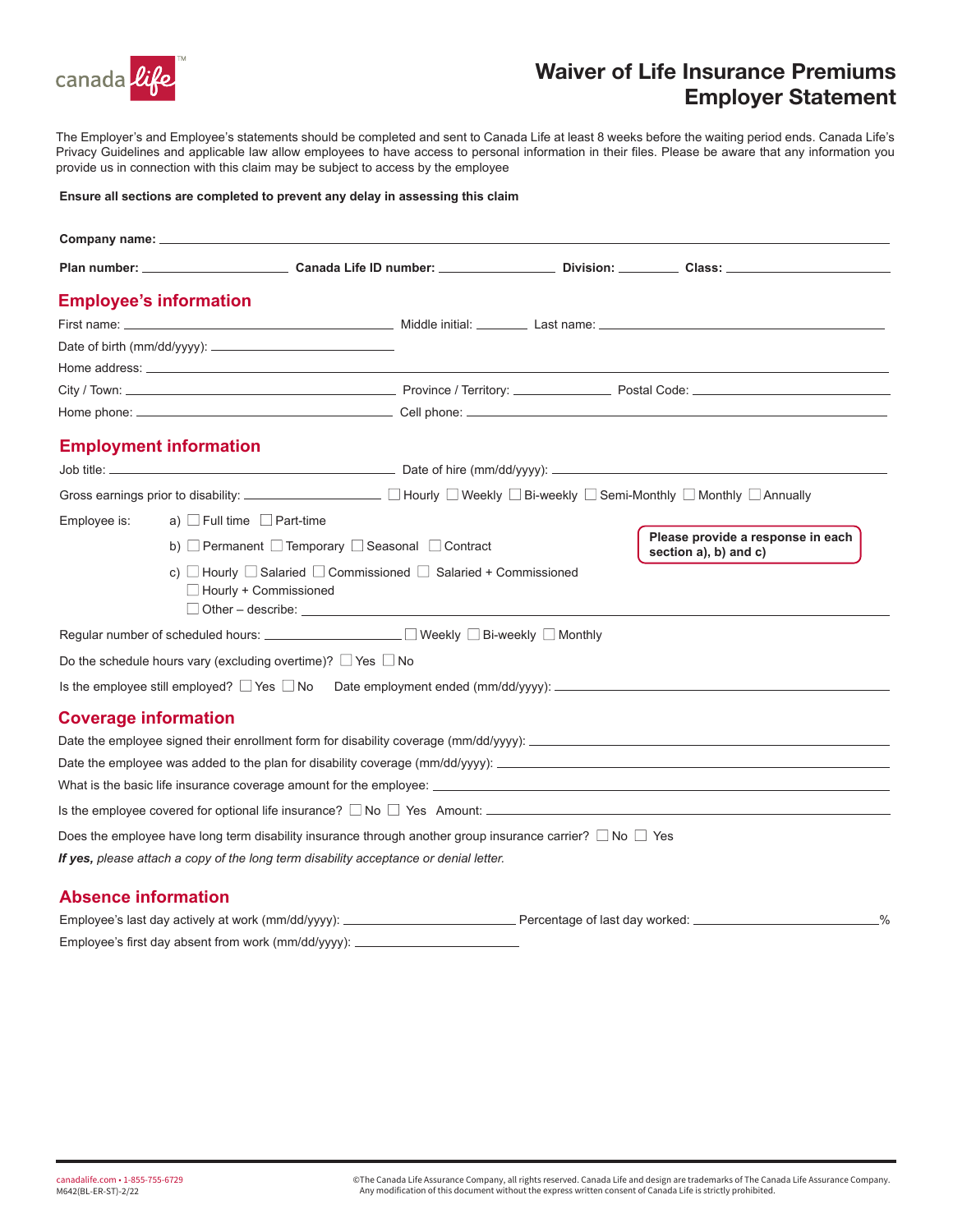### **Absence information - continued**

What is the reason for the employee's absence (select all that apply):

| $\Box$ Medical                                                                                                                        |  |  |  |                                                                                                      |  |  |
|---------------------------------------------------------------------------------------------------------------------------------------|--|--|--|------------------------------------------------------------------------------------------------------|--|--|
| $\Box$ Strike                                                                                                                         |  |  |  |                                                                                                      |  |  |
| $\Box$ Temporary lay-off                                                                                                              |  |  |  | Start date: ______________________(mm/dd/yyyy) Recall date (if known): _____________________________ |  |  |
| $\Box$ Maternity/Parental leave                                                                                                       |  |  |  | Start date: ____________________ (mm/dd/yyyy) Planned end date: ___________________________________  |  |  |
| $\Box$ Leave of absence                                                                                                               |  |  |  | Start date: ______________________(mm/dd/yyyy) Planned end date: ___________________________________ |  |  |
| Other:                                                                                                                                |  |  |  |                                                                                                      |  |  |
| Has the employee returned to work? $\Box$ No $\Box$ Yes If yes, date returned (mm/dd/yyyy): $\Box$                                    |  |  |  |                                                                                                      |  |  |
| The employee has returned to (select all that apply) $\Box$ Regular hours and duties $\Box$ Modified duties $\Box$ Modified hours     |  |  |  |                                                                                                      |  |  |
|                                                                                                                                       |  |  |  |                                                                                                      |  |  |
| If no, date expected to return (mm/dd/yyyy): _________________________ OR<br>$\Box$ Unknown                                           |  |  |  |                                                                                                      |  |  |
| Were there any workplace issues leading up to the employee's absence? $\Box$ No $\Box$ Yes $\Box$ Unknown                             |  |  |  |                                                                                                      |  |  |
| $\Box$ No $\Box$ Yes<br>Do you anticipate any difficulties with the employee's return to work?<br>$\Box$ Unknown                      |  |  |  |                                                                                                      |  |  |
| Do you have any concerns with this claim for disability benefits?<br>$\Box$ Yes<br>$\Box$ Unknown<br>$\Box$ No                        |  |  |  |                                                                                                      |  |  |
| Have you remained in contact with this employee?<br>$\Box$ Unknown<br>$\Box$ No $\Box$ Yes                                            |  |  |  |                                                                                                      |  |  |
| Have you discussed accomodation options with this employee?<br>$\Box$ No $\Box$ Yes<br>$\Box$ Unknown                                 |  |  |  |                                                                                                      |  |  |
| If yes or unknown to any of these questions, please provide details. A Canada Life representative may contact you to discuss further. |  |  |  |                                                                                                      |  |  |

## **Declaration**

| I declare the information I have entered is accurate                                                                                                                                                                          | Date: $\qquad \qquad$ |  |  |  |  |  |
|-------------------------------------------------------------------------------------------------------------------------------------------------------------------------------------------------------------------------------|-----------------------|--|--|--|--|--|
|                                                                                                                                                                                                                               |                       |  |  |  |  |  |
|                                                                                                                                                                                                                               |                       |  |  |  |  |  |
|                                                                                                                                                                                                                               |                       |  |  |  |  |  |
| Email: Email: Executive Contract Contract Contract Contract Contract Contract Contract Contract Contract Contract Contract Contract Contract Contract Contract Contract Contract Contract Contract Contract Contract Contract |                       |  |  |  |  |  |
|                                                                                                                                                                                                                               |                       |  |  |  |  |  |
|                                                                                                                                                                                                                               |                       |  |  |  |  |  |
| If submitting this form by fax or email, the Authorized Signature field must be signed.<br>If submitting this form on-line, on-line certification will be applied.                                                            |                       |  |  |  |  |  |

canadalife.com • 1-855-755-6729 © The Canada Life Assurance Company, all rights reserved. Canada Life and design are trademarks of The Canada Life Assurance Company. M642(BL-ER-ST)-2/22 Any modification of this document without the express written consent of Canada Life is strictly prohibited.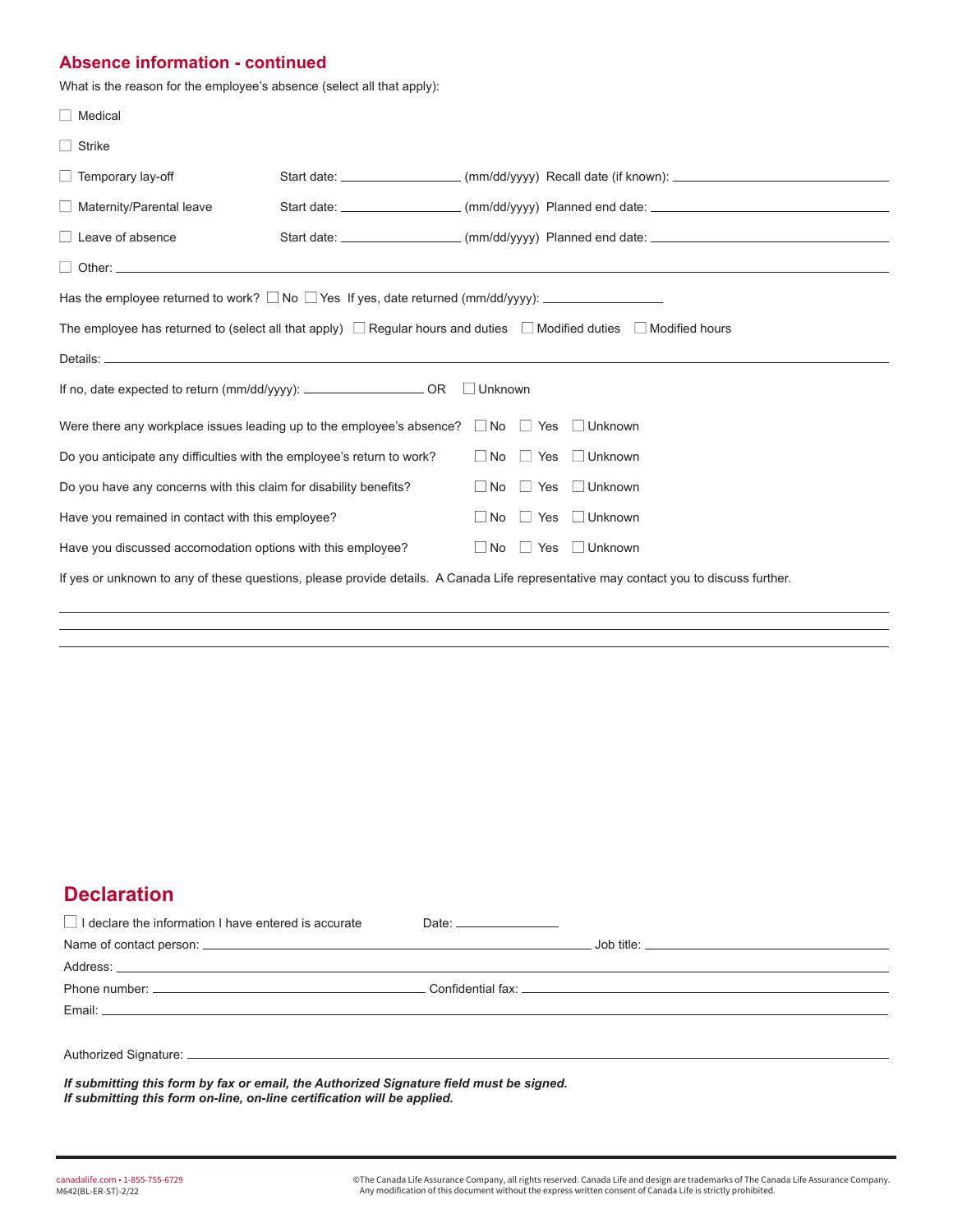

### **PART 1 - To be completed by the Employee's supervisor**

How would you classify the **physical** requirements of the employee's regular job duties?

| Sedentary | Mostly sitting, limited bending, reaching or climbing. Involves handling loads or exerting force up to 10 lbs/4.5 kgs<br>occasionally. For example:<br>Examining and analyzing financial information<br>Administering and marking written tests<br>٠                                                                                           |
|-----------|------------------------------------------------------------------------------------------------------------------------------------------------------------------------------------------------------------------------------------------------------------------------------------------------------------------------------------------------|
| Light     | Sitting and standing/walking. Occasional bending/stooping, reaching or climbing. Involves handling loads or<br>exerting force between 10 lbs/4.5 kgs and 20 lbs/9.1 kgs occasionally. For example:<br>Preparing and cooking meals<br>Filing materials in drawers and storage boxes                                                             |
| Medium    | Standing/walking, occasional sitting. Frequent bending/stooping, reaching, climbing. Involves handling loads or<br>exerting force between 20 lbs/9.1 kgs and 50 lbs/22.7 kgs occasionally. For example:<br>Measuring, cutting and applying wallpaper<br>Adjusting, repairing or replacing mechanical or electrical components using hand tools |
| Heavy     | Mostly standing/walking. Frequent bending/stooping, reaching, climbing. Involves handling loads or exerting<br>force up to 100 lbs/45.4 kgs occasionally. For example:<br>Shoveling cement into mixers, the maintenance and repair of roads<br>Measuring, cutting and installing drywall                                                       |

#### How would you classify the **cognitive** requirements of the employee's job duties?

| Low             | Repetitive work or work requiring minimal concentration, organization, decision making and/or multi-tasking with<br>basic communication or social interaction. For example:<br>Stocking shelves<br>Ticket taking, greeting customers<br>Light labor or cleaning                                         |
|-----------------|---------------------------------------------------------------------------------------------------------------------------------------------------------------------------------------------------------------------------------------------------------------------------------------------------------|
| Moderate        | Routine work involving some concentration, organization, decision making and/or multi-tasking, communication<br>or social interaction. For example:<br>Quality reviews using a checklist<br>Handling customer purchases with a variety of payment methods<br>Answering phones and directing calls       |
| Moderately high | Detailed work involving a significant level of concentration, organization, decision making, multi-tasking,<br>communication or social interaction.<br>Examining and analyzing financial information<br>Operating heavy machinery<br>Driving to customer locations daily for sales/service appointments |
| High            | Specialized, detailed work or safety critical positions involving an extensive level of concentration, organization,<br>decision making, multi-tasking and communication. For example:<br>Examining patients and administering testing/treatment<br>Public transportation, public safety                |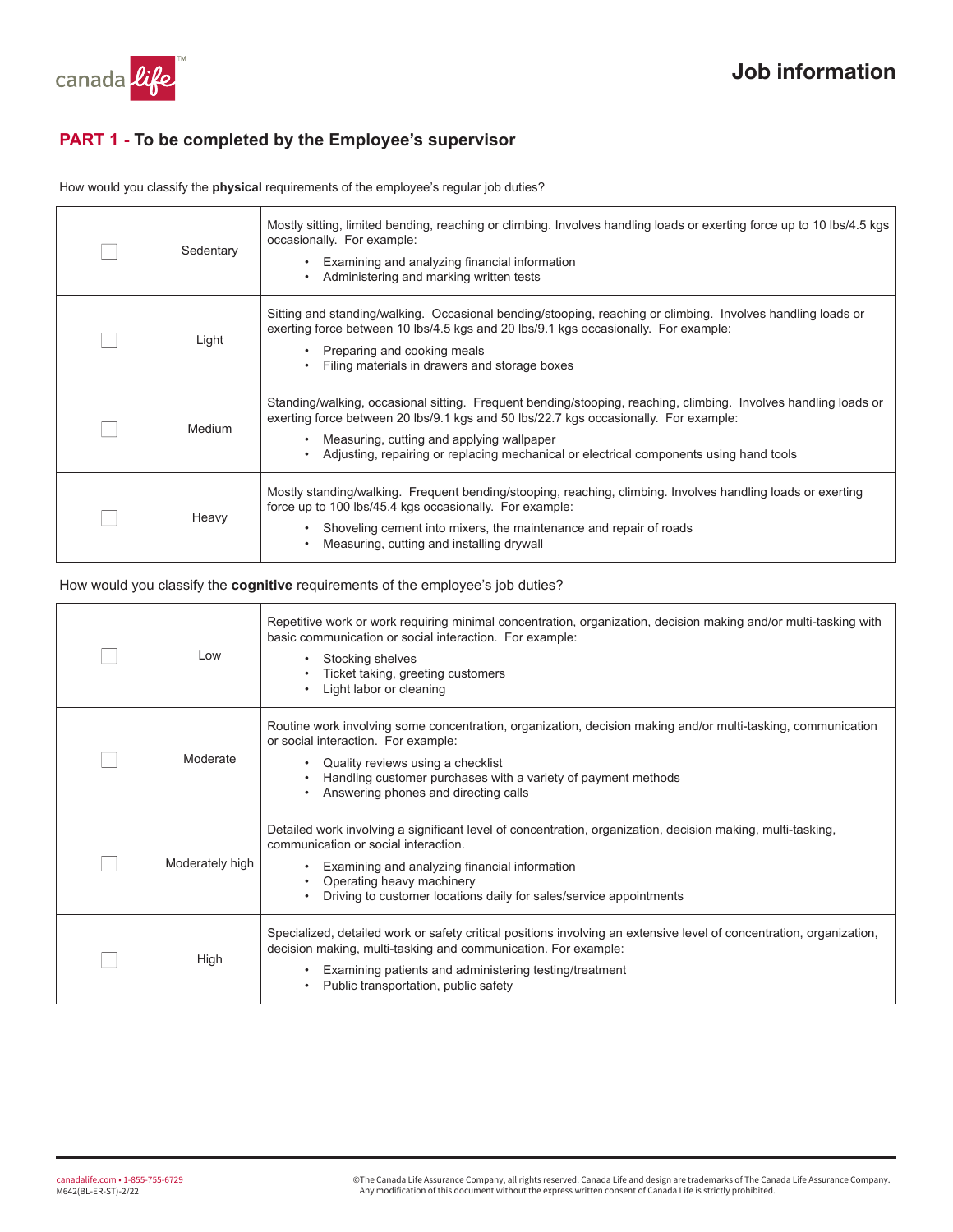| Were any changes made to the employee's job as a result of their medical condition? $\Box$ No $\Box$ Yes                                                    |  |
|-------------------------------------------------------------------------------------------------------------------------------------------------------------|--|
| Please describe the changes and when the changes occurred.                                                                                                  |  |
|                                                                                                                                                             |  |
|                                                                                                                                                             |  |
|                                                                                                                                                             |  |
|                                                                                                                                                             |  |
| Outline the transitional work opportunities (such as modified duties, temporary accommodations, gradual increase of hours) that may exist for the employee: |  |

## **PART 2 – To be completed by the Employee's supervisor**

**Not required if you have a prepared job description outlining the physical and/or cognitive demands (please attach).** 

Select the option that describes how long/how often the employee performs each activity during their normal workday.

| <b>Cognitive Activities</b>  | Constantly<br>$(85-100\%)$ | <b>Frequently</b><br>$(65-84%)$ | <b>Regularly</b><br>$(34-64%)$ | <b>Occasionally</b><br>(33% or less) | Not at all |
|------------------------------|----------------------------|---------------------------------|--------------------------------|--------------------------------------|------------|
| <b>Attention to Detail</b>   |                            |                                 |                                |                                      |            |
| Multi-tasking                |                            |                                 |                                |                                      |            |
| <b>Analysis</b>              |                            |                                 |                                |                                      |            |
| Verbal communication         |                            |                                 |                                |                                      |            |
| <b>Reading/writing</b>       |                            |                                 |                                |                                      |            |
| <b>Memory</b>                |                            |                                 |                                |                                      |            |
| <b>Supervision of others</b> |                            |                                 |                                |                                      |            |

| <b>Physical Endurance</b> | Up to 4 hours<br>continuously | 2-4 hours<br>continuously | 1-2 hours<br>continuously | up to 1 hour<br>continuously | up to 20 mins<br>continuously | Not at all |
|---------------------------|-------------------------------|---------------------------|---------------------------|------------------------------|-------------------------------|------------|
| <b>Sit</b>                |                               |                           |                           |                              |                               |            |
| <b>Stand</b>              |                               |                           |                           |                              |                               |            |
| <b>Walk</b>               |                               |                           |                           |                              |                               |            |
| <b>Drive</b>              |                               |                           |                           |                              |                               |            |